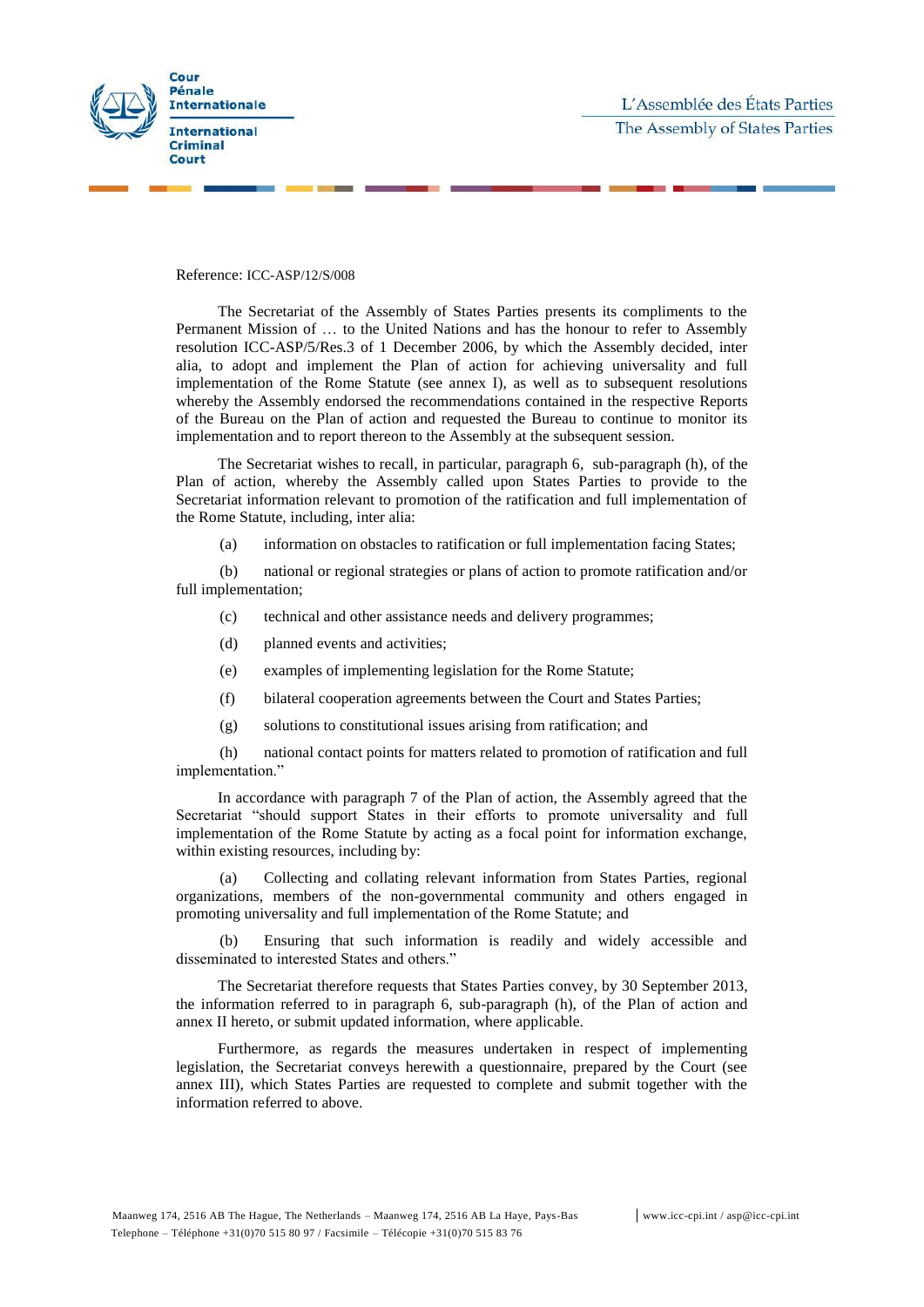The Secretariat wishes to note that information submitted will be made public, unless a specific indication is made of the parts of the submission which are to be considered confidential.

This information should be communicated through the diplomatic channel to the Secretariat of the Assembly of States Parties, Room C-0458, Maanweg 174, 2516 AB The Hague, The Netherlands (or via fax to +31 70 515 8376 or via e-mail to [asp@icc-cpi.int\)](mailto:asp@asp.ic-cpi.int). If feasible, the Secretariat would appreciate receiving digital versions of the information.

The Hague, 13 February 2013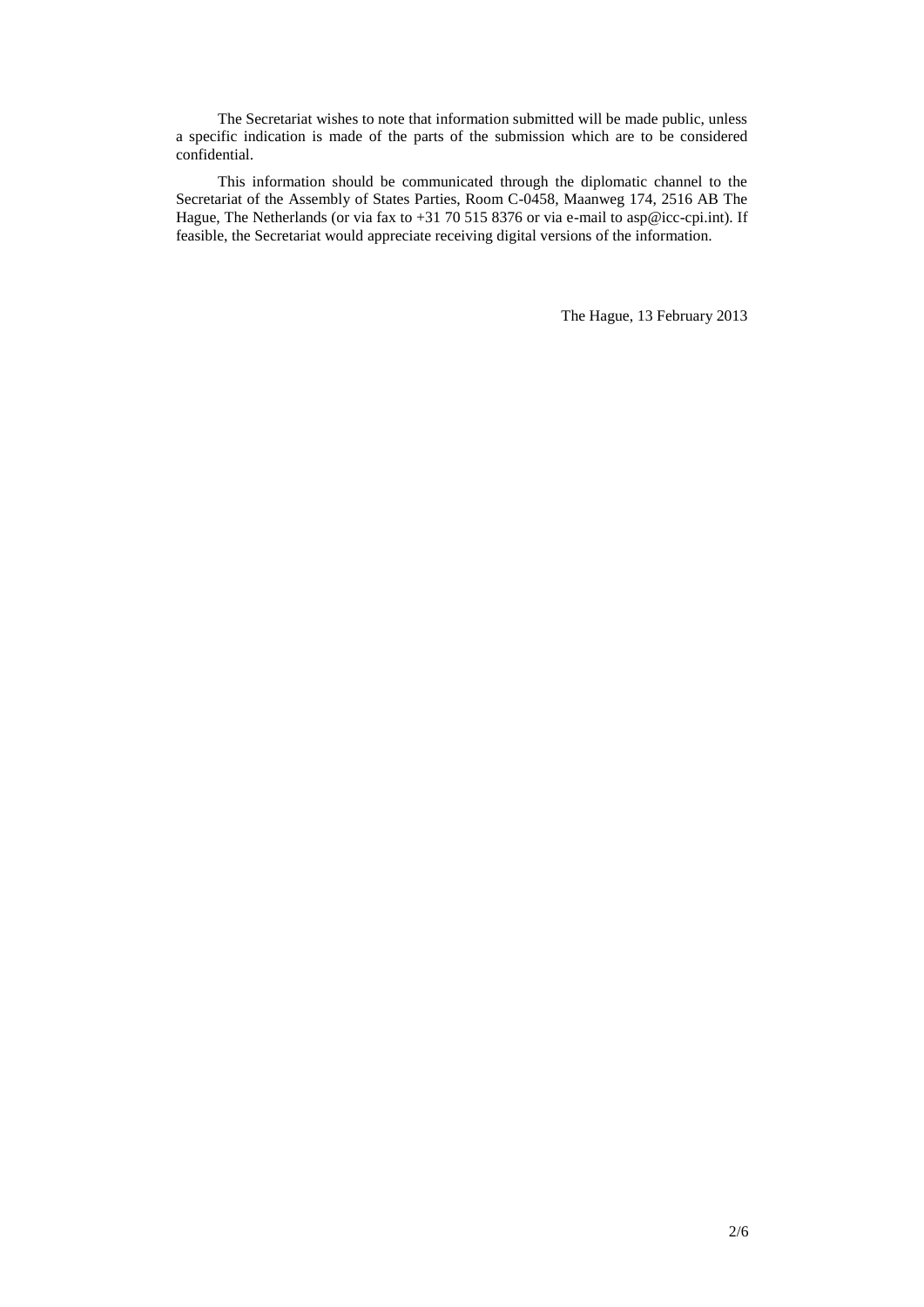### **Annex I**

# **Plan of action of the Assembly of States Parties for achieving universality and full implementation of the Rome Statute of the International Criminal Court**<sup>1</sup>

#### **A. Objectives**

1. Universality of the Rome Statute of the International Criminal Court is imperative if we are to end impunity for the perpetrators of the most serious crimes of international concern, contribute to the prevention of such crimes, and guarantee lasting respect for and enforcement of international justice.

2. Full and effective implementation of the Rome Statute by all States Parties is equally vital to the achievement of these objectives.

#### **B. States Parties**

 $\overline{a}$ 

3. States Parties have the primary responsibility for promoting the objectives set out in paragraphs 1 and 2 above. States should make full use of the political, financial and technical means at their disposal to continue and strengthen their efforts to achieve these objectives.

4. To this end, States Parties should proactively promote universality and full implementation, including through bilateral and regional relationships, such as by developing initiatives that focus on neighbouring States and on the regions, subregions or other groupings to which they belong, as well as on the particular obstacles faced by those States, regions, subregions or groupings.

5. In addition, States Parties should deepen their own commitment to the Court and to the Rome Statute so as to ensure a strong, effective and efficient institution and thereby encourage other States to join.

6. States Parties' efforts should include:

(a) Direct political and other contacts with relevant States, regional groups or regional organizations with the objective of fostering political will and support for ratification and full implementation of the Rome Statute;

(b) Where appropriate, efforts to seek an agenda item on the Court in any bilateral contacts, including at the highest levels, with non-States parties;

(c) Ratification and full implementation of the Agreement on the Privileges and Immunities of the International Criminal Court and encouragement of its ratification and implementation by other States not yet parties to the Agreement;

(d) Providing technical or financial assistance to States wishing to become Parties to the Rome Statute as well as to States and other entities wishing to promote its universality;

Convening and supporting seminars, conferences and other national, regional or international events aimed at promoting ratification and full implementation of, and support for, the Rome Statute;

(f) Wide dissemination of information about the Court and its role, including by giving consideration to inviting representatives of the Court or the Secretariat of the Assembly of States Parties to address national, regional and international events;

(g) Identification of a national contact point for matters related to promotion of the ratification and full implementation of the Rome Statute;

<sup>1</sup> *Official Records of the Assembly of States Parties to the Rome Statute of the International Criminal Court, Fifth session, The Hague, 23 November to 1 December 2006* (International Criminal Court publication, ICC-ASP/5/32), part III, resolution ICC-ASP/5/Res.3, annex I.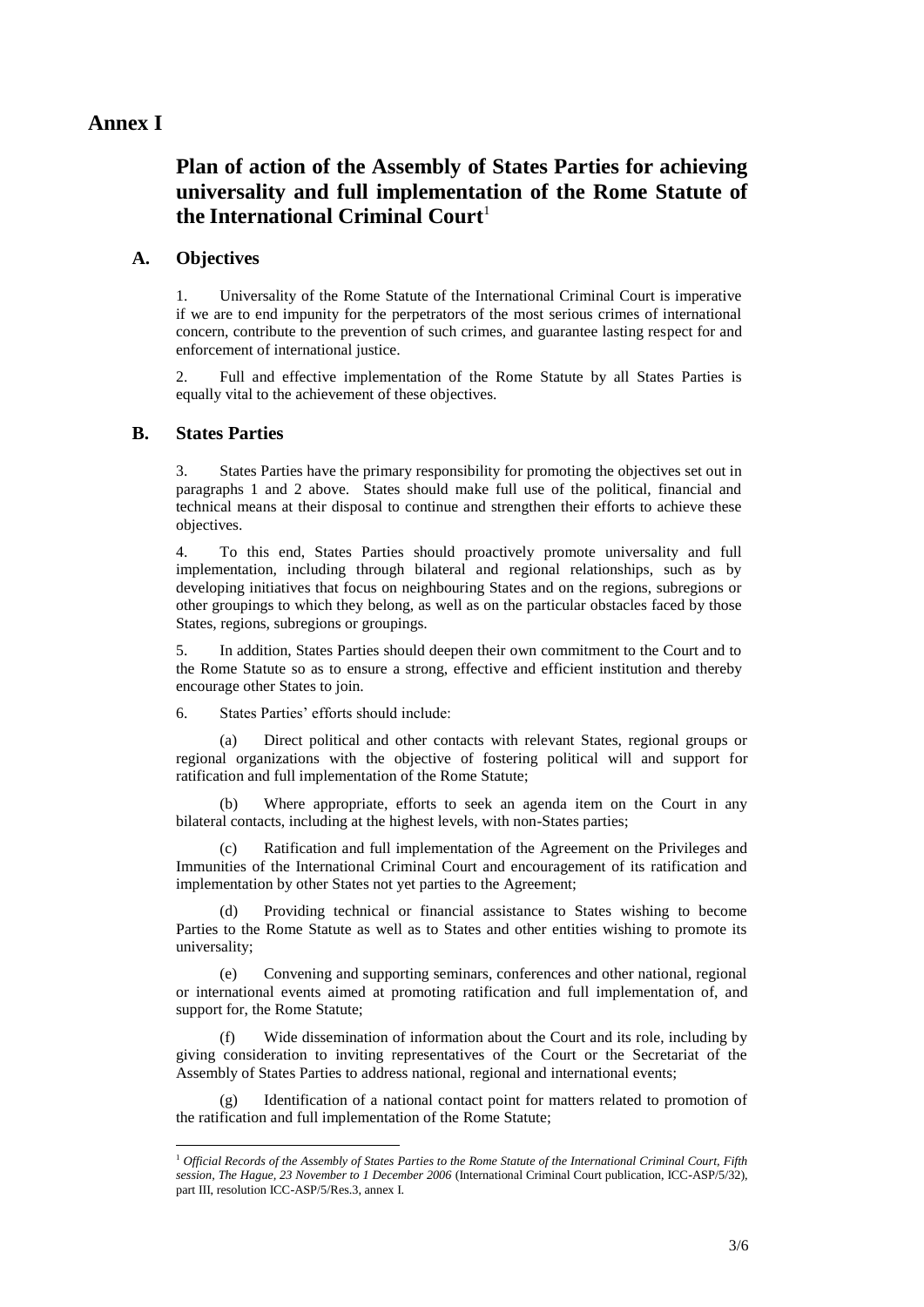(h) Providing to the Secretariat of the Assembly of States Parties ("the Secretariat") information relevant to promotion of the ratification and full implementation of the Rome Statute, including, inter alia:

(i) Information on obstacles to ratification or full implementation facing States;

(ii) National or regional strategies or plans of action to promote ratification and/or full implementation;

(iii) Technical and other assistance needs and delivery programmes;

- (iv) Planned events and activities;
- (v) Examples of implementing legislation for the Rome Statute;

(vi) Bilateral cooperation agreements between the Court and States Parties;

(vii) Solutions to constitutional issues arising from ratification; and

(viii) National contact points for matters related to promotion of ratification and full implementation.

(i) Full and effective implementation of the Rome Statute, including the duty to cooperate fully with the Court. To this end, any State facing difficulties with ensuring full implementation should identify its assistance needs promptly with a view to obtaining appropriate technical and/or financial assistance;

(j) Active participation in and support for the meetings and activities of the Assembly of States Parties and its subsidiary bodies, in order to, inter alia, promote attendance at Assembly meetings by other States Parties and those not yet parties.

#### **C. Secretariat of the Assembly of States Parties**

7. The Secretariat should support States in their efforts to promote universality and full implementation of the Rome Statute by acting as a focal point for information exchange, within existing resources, including by:

(a) Collecting and collating relevant information from States Parties, regional organizations, members of the non-governmental community and others engaged in promoting universality and full implementation of the Rome Statute;

(b) Ensuring that such information is readily and widely accessible and disseminated to interested States and others.

#### **D. Assembly of States Parties**

8. The Assembly, through its Bureau, should keep this plan of action under review, including by monitoring the status of ratifications of the Rome Statute, developments in the field of implementing legislation, and the range of obstacles to ratification and full implementation faced by States.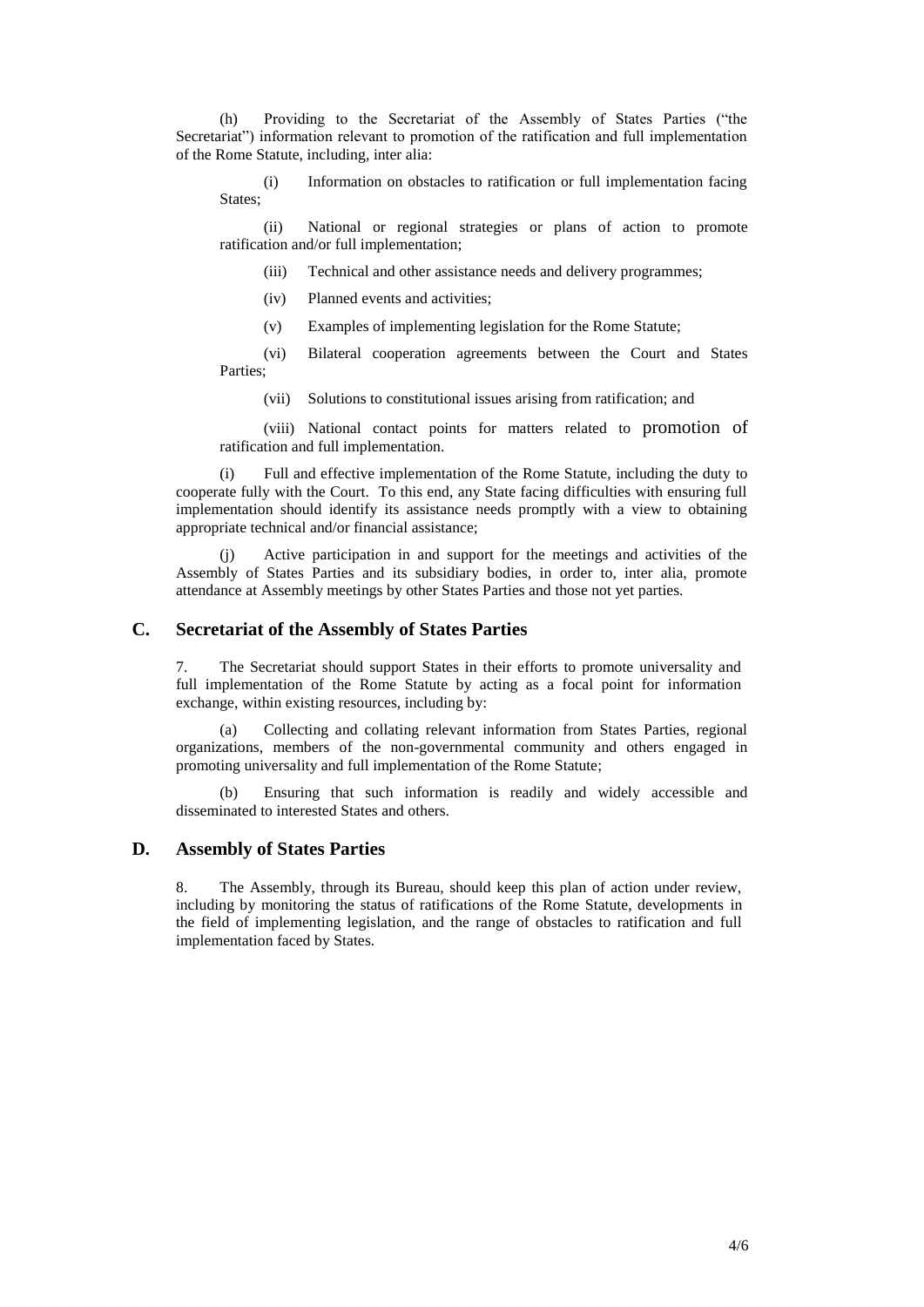# **Annex II**

# **Recommendations of the Bureau on the Plan of Action for achieving universality and full implementation of the Rome Statute of the International Criminal Court**<sup>1</sup>

### **A. To the Assembly of States Parties**

1. To continue to monitor closely the implementation of the Plan of action.

#### **B. To the States Parties**

 $\overline{a}$ 

- 2. To continue to promote, as far as possible, the universality and full implementation of the Rome Statute in their bilateral, regional and multilateral relationships;
- 3. To continue their efforts to disseminate information on the Court at the national, regional and international level, including through events, seminars, publications, courses and other initiatives that may raise awareness about the work of the Court;
- 4. To continue to provide the Secretariat with updated information relevant to the universality and full implementation of the Rome Statute, including current contact information on national focal points;
- 5. To organize, in conjunction with civil society, academia, international organizations and professional associations seminars, panel discussions and events focusing on promoting the universality and full implementation of the Rome Statute, in New York, in The Hague and in different regions, and to disseminate information about the Court's work and the provisions of the Rome Statute;
- 6. To continue to provide, wherever possible, technical and financial assistance to States wishing to become Party to the Statute and to those wishing to implement the Statute in their national legislation; and
- 7. To continue to cooperate with the Court so that it can fulfill its functions accordingly.

## **C. To the Secretariat of the Assembly of States Parties**

- 8. To continue to support States in their efforts to promote the universality and full implementation of the Rome Statute by acting as a focal point for information exchange and by making available updated information on this matter, including on the website of the Court;
- 9. To compile information on all available resources and potential donors, and post it on the Court's website for easy access by States; and
- 10. To prepare a matrix to serve the purpose of enhanced information sharing between potential recipients and donors of technical assistance.

<sup>1</sup> Report of the Bureau on the Plan of action for achieving universality and full implementation of the Rome Statute of the International Criminal Court (ICC-ASP/11/26).